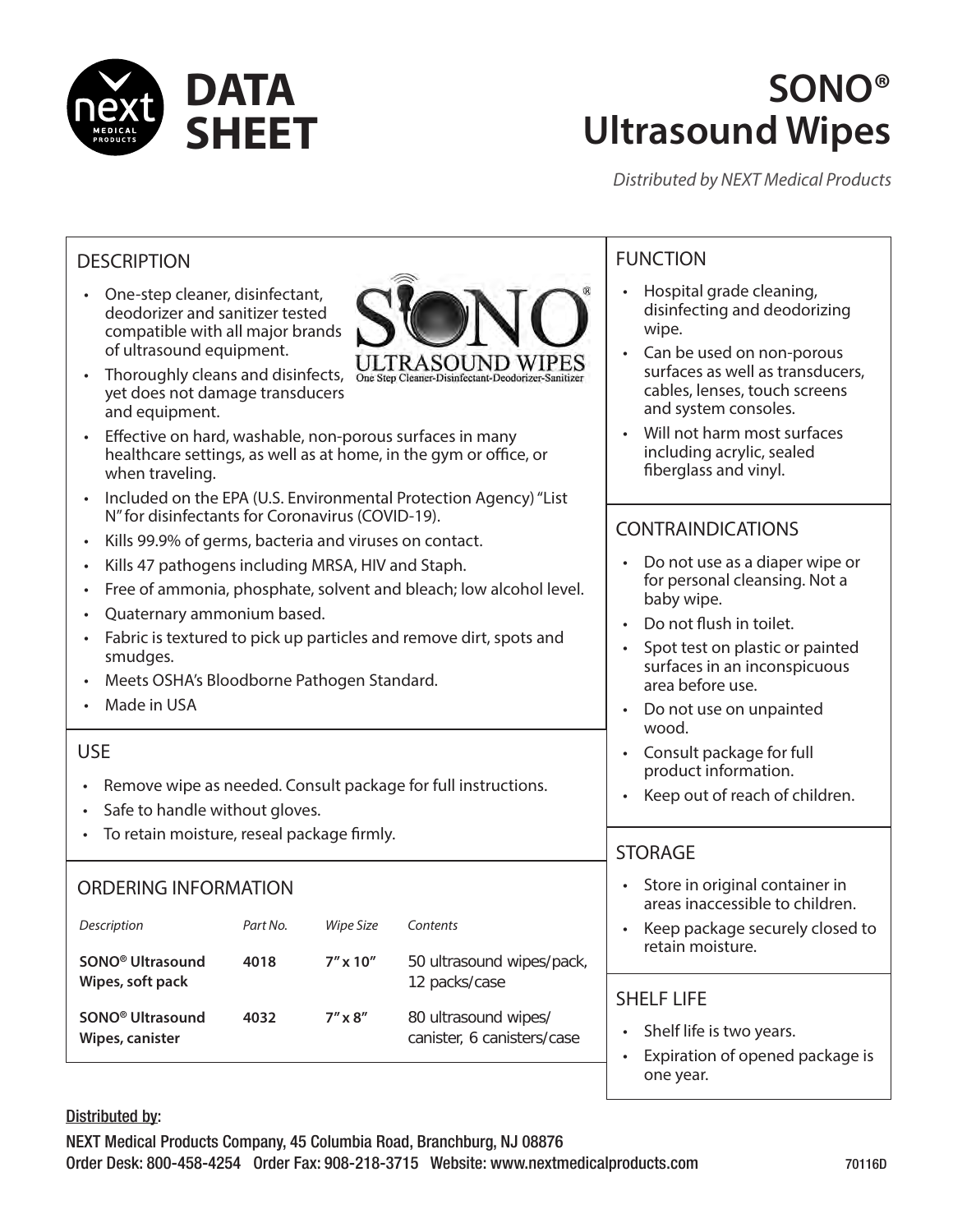

# **SONO Wipes** Technical Packaging Specifications

### **REGISTRATION INFORMATION**

### EPA Registration

All packages use 6836-340-89018 EPA Registered formula with a low-lint substrate

### **Expiration Information**

**Shelf Life** 2 Years **Expiration of Opened Pack** 1 Year

> CONTACT INFORMATION: (855) 879-4737 or sales@ultrasoundwipes.com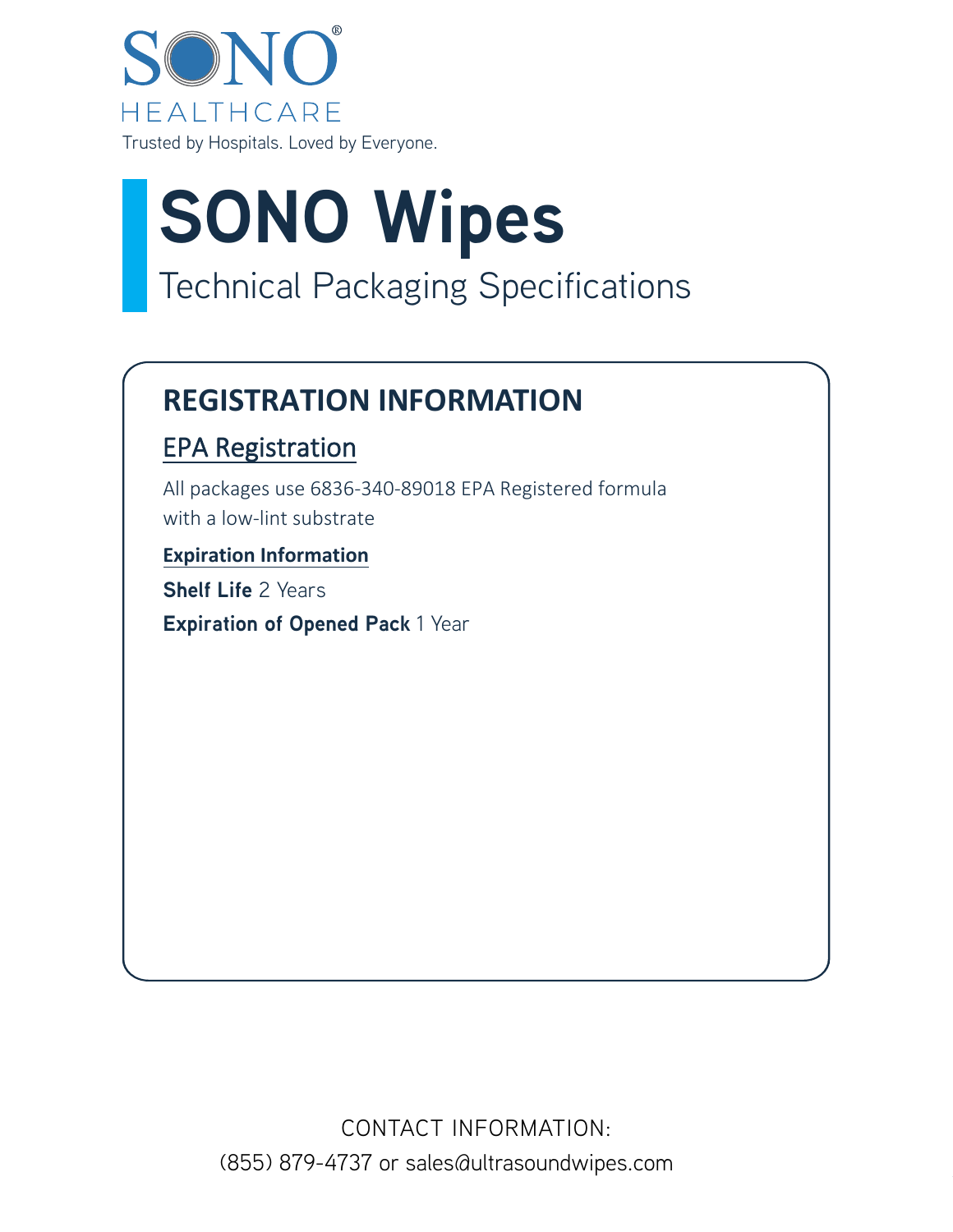

# **SONO WIPES** Additional Information

 $Description_{1}$  SONO Wipes<sup>™</sup> are fast acting, broad spectrum, one-step, hard surface, hospital disinfectant/cleaners in a convenient, disposa-ble wipe. When used as directed, these wipes deliver effective biocidal action against a market leading number of bacteria, fungi, viruses and exceptional cleaning performance. SONO Wipes<sup>™</sup> formulation does not contain high levels of solvent that can cause wipes to dry out and lose their efficacy. SONO Wipes<sup>™</sup> can be used to disinfect and sanitize a wide variety of hard surfaces such as ultrasound equipment and transducers, Patient monitors, ECG machines and cables, mammography compres-sor plates, bed rails, call buttons, computer keyboards, door handles and many other high touch surfaces in a healthcare envi-ronment. Additionally, these wipes perform well on tables, countertops, lab benches, gurneys, rescue tools, floors, walls, and other nonporous surfaces in hospitals, schools, restaurants, and factories. Still other areas of use are in restaurants, food pro-cessing facilities, athletic facilities, restrooms, food storage areas, and transportation vehicles and facilities. SONO Wipes<sup>™</sup> can also be used to clean and disinfect non-porous personal protection equipment as well as gym/exercise equipment.

### FORMULA: SONO Ultrasound | Disinfecting Wipes

| Active Ingredient          | %wt/wt          |
|----------------------------|-----------------|
| Lonzagard Concentrate 57-H | 1.4             |
| Inert Ingredients          | 98.6            |
| *Substrate                 | $\star$         |
| *Chelant                   | $^\star$        |
| *Builder                   | $\star$         |
| *Nonionic Surfactant       | $\star$         |
| *Fragrance                 | 0.1 to $1.00*$  |
| *Water                     | q.s. to 100.00* |

Regulatory Summary: EPA Registration Number 6836-340-89018 California Registered: YES

Physical Properties: pH of Liquid: 8-12 %Quat (mol. wt. 342): 0.273-0.333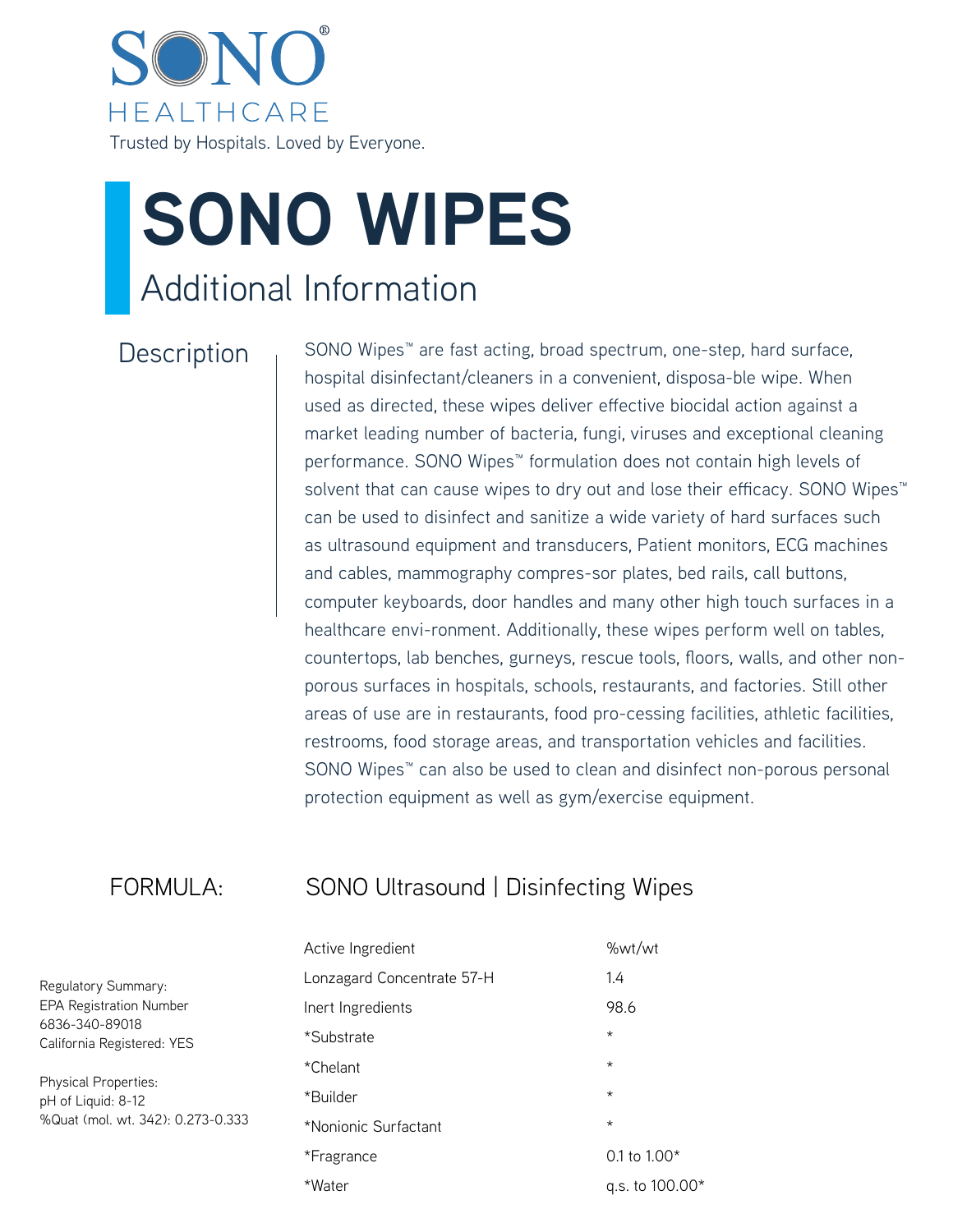SONO WIPES™ are a "One-Step" Hospital Disinfectant, Virucide, Fungicide, Mildewstat, and Cleaner. Listed in the following pages is a summary of Antimicrobial Claims.

Claim: Disinfectant Contact Time: 4 Minutes Organic Soil: 5%

Test Method: EPA guidelines for Presaturated Towelettes for Hard Surface Disinfection

| Organism                                                         | ATCC#               |
|------------------------------------------------------------------|---------------------|
| Acinetobacter baumannii                                          | 19606               |
| Burkholderia cepacia                                             | 6871                |
| Campylobacter jejuni                                             | 29428               |
| Enterobacter aerogenes                                           | 13408               |
| Enterococcus faecalis                                            | 11700               |
| Enterococcus faecalis - Vancomycin resistant.                    | 51299               |
| Escherichia coli                                                 | 11229               |
| Escherichia coli 0157:H7                                         | 35150               |
| Escherichia coli ESBL (Enzyme producing, antibiotic resistant)   | <b>CU-209</b>       |
| Klebsiella pneumoniae                                            | 4352                |
| Legionella pneumophila                                           | 33153               |
| Listeria monocytogenes                                           | 19111               |
| Pseudomonas aeruginosa                                           | 15442               |
| Pseudomonas cepacia                                              | 17765               |
| Pseudomonas cepacia                                              | 25416               |
| Pseudomonas cepacia                                              | 25608               |
| Salmonella (choleraesuis) enterica                               | 10708               |
| Salmonella schottmuelleri                                        | 10719               |
| Salmonella typhi                                                 | 6539                |
| Serratia marcescens                                              | 274                 |
| Shigella dysenteriae                                             | 9380                |
| Staphylococcus aureus                                            | 6538                |
| Staphylococcus aureus - Multi-drug resistant                     | 33592               |
| Staphylococcus aureus Methicillin resistant strain               | 14154               |
| Staphylococcus aureus (VISA) - Vancomycin Intermediate Resistant | <b>CDC HIP-5836</b> |
| Staphylococcus aureus (MRSA) Community Associated                | NRS 384 USA 300     |
| Staphylococcus aureus (MRSA) Community Associated                | NRS 123 USA 400     |
| Streptococcus pyogenes                                           | 12344               |
| Vibrio cholerae                                                  | 14035               |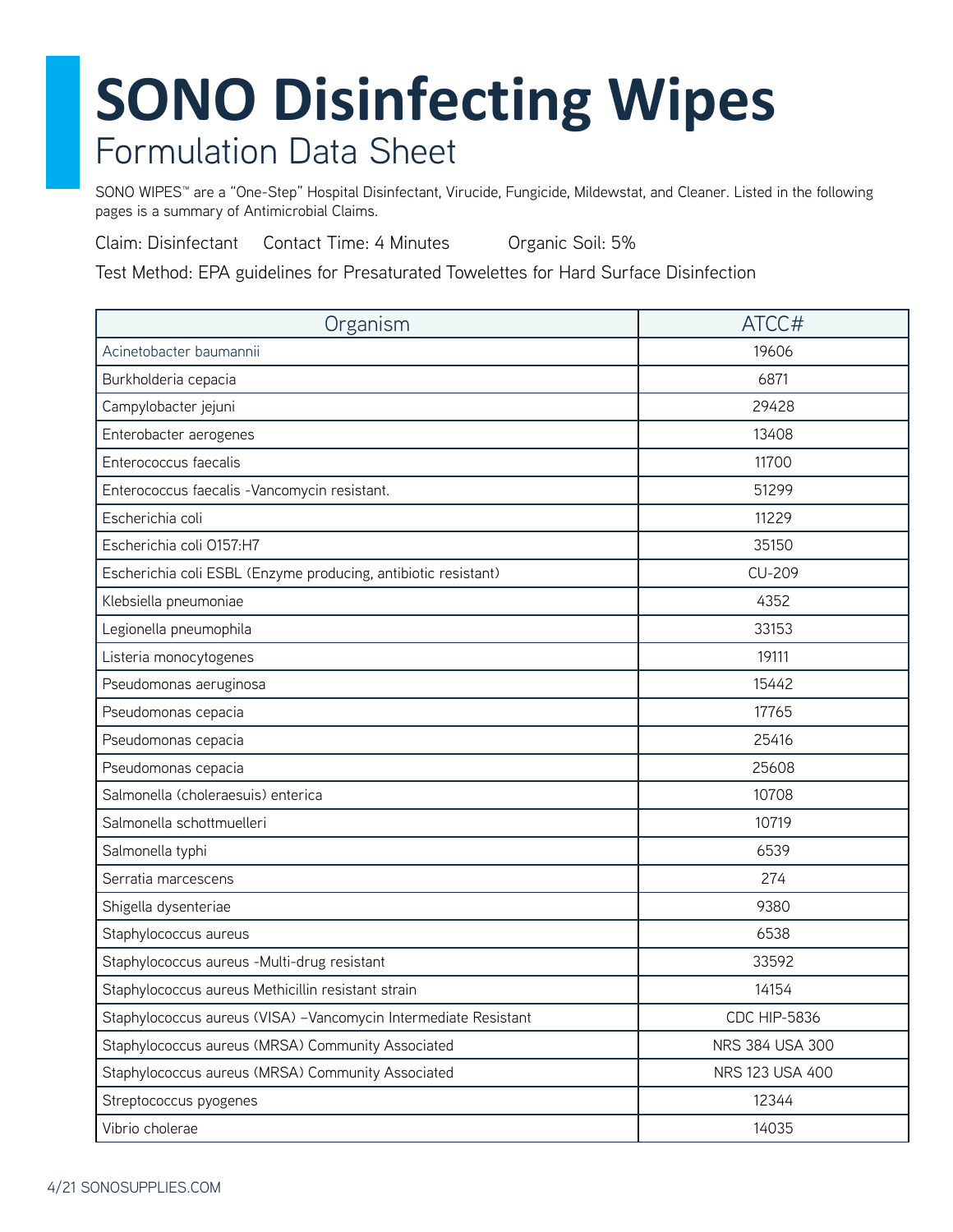Respiratory illnesses attributable to Pandemic 2009 H1N1are caused by influenza A virus. SONO Wipes™ is a broad-spectrum hard surface disinfectant that has been shown to be effective against (influenza A virus tested and listed on the label) and is expected to inactivate all influenza A viruses including Pandemic 2009 H1N1 (formerly called swine flu).

Claim: Virucide Contact Time: 4 Minutes Organic Soil: 5%

Test Method: EPA guidelines for Presaturated Towelettes for Hard Surface Disinfection

| Organism                                            | Source of Virus or ATCC#                                                          | <b>Contact Time</b> |
|-----------------------------------------------------|-----------------------------------------------------------------------------------|---------------------|
| Herpes Simplex Type 1                               | VR-733, Strain F(1)                                                               | 4 Min               |
| Herpes Simplex Type 2                               | VR-734, Strain G                                                                  | 4 Min               |
| Hepatitis B (HBV)                                   | <b>Hepadnavirus Testing</b>                                                       | 4 Min               |
| Hepatitis C (HCV)                                   | BovineViral Diarrhea Virus                                                        | 4 Min               |
| HIV-1 (AIDS Virus)                                  | HTLV-IIIb; Electronucleonics Inc.                                                 | 1 Min               |
| Human Coronavirus                                   | ATCC VR-740                                                                       | 4 Min               |
| Influenza A/Brazil                                  | A/Brazil 11/78 (H1N1) E-7 ; CDC                                                   | 4 Min               |
| Influenza A (H1N1)<br><b>Virus</b>                  | ATCC VR-1469,<br>Strain A/PR/8/34                                                 | 4 Min               |
| 2013 Influenza A Virus (H7N9)                       |                                                                                   | 4 Min               |
| Norwalk Virus (Feline<br>Caliciviruses) (Norovirus) | Feline Caliciviruse (FSV)<br>University of Ottawa                                 | 10 Min              |
| Respiratory<br><b>Syncytial Virus</b>               | <b>VR-26</b>                                                                      | 4 Min               |
| Rotavirus                                           | Strain WA                                                                         | 10 Min              |
| <b>SARS Associated Coronavirus</b>                  | SARS associated<br>coronavirus strain 200300592<br>SARS-CoV-2 (cause of covid-19) | 4 Min               |
| Vaccinia                                            | Wyeth strain                                                                      | 4 Min               |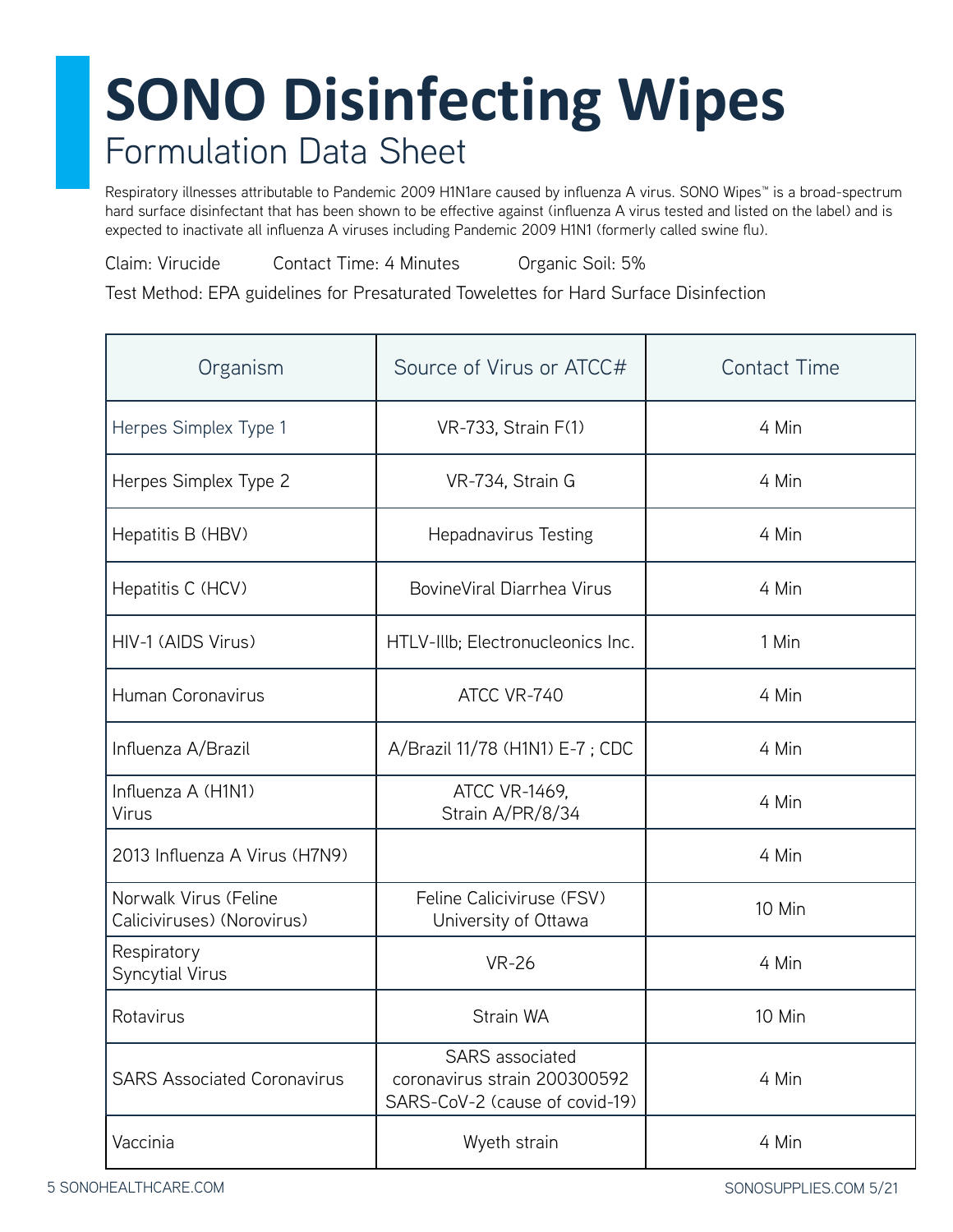Claim: Fungicide Contact Time: 8 Minutes Organic Soil: 5% Test Method: EPA Guidelines Crganism: Candida Albicans ATCC Strain: #9533

Conclusion: All lots of SONO Wipes™ effectively killed Trichophyton mentagrophytes as specified in the test performance standards. SONO Wipes™ are an effective fungicide for nonporous inanimate hard surfaces.

| Claim: Mildewstat           | Contact Time: 4 Minutes     | Organic Soil: 5% |                    |
|-----------------------------|-----------------------------|------------------|--------------------|
| Test Method: EPA Guidelines | Organism: Aspergillus niger |                  | ATCC Strain: #6275 |

Conclusion: All lots of SONO Ultrasound Wipes™ were effective against Aspergillus niger under the test condi-tions outlined in the EPA test performance standards described above. SONO Ultrasound Wipes™ are an effec-tive mildewstat for non-porous inanimate hard surfaces.

Claim: Non Food Contact Sanitizer Contact Time: 15 Seconds Organic Soil: 5%

Test Method: Standard Test Method for efficacy of sanitizers, recommended for inanimate nonfood contact surfaces (modification for pre-saturated towelette product application).

| Organism              | ATCC Strain # |
|-----------------------|---------------|
| Staphylococcus aureus | 6538          |
| Klebsiella pneumonia  | 4352          |
| Campylobacter jejuni  | 29428         |

Conclusion: All lots of SONO Wipes™ were found to be effective against the above organisms as specified under the test conditions outlined in the EPA test performance standards. SONO Wipes™ are an effective sanitizer for non-food nonporous inanimate hard surfaces.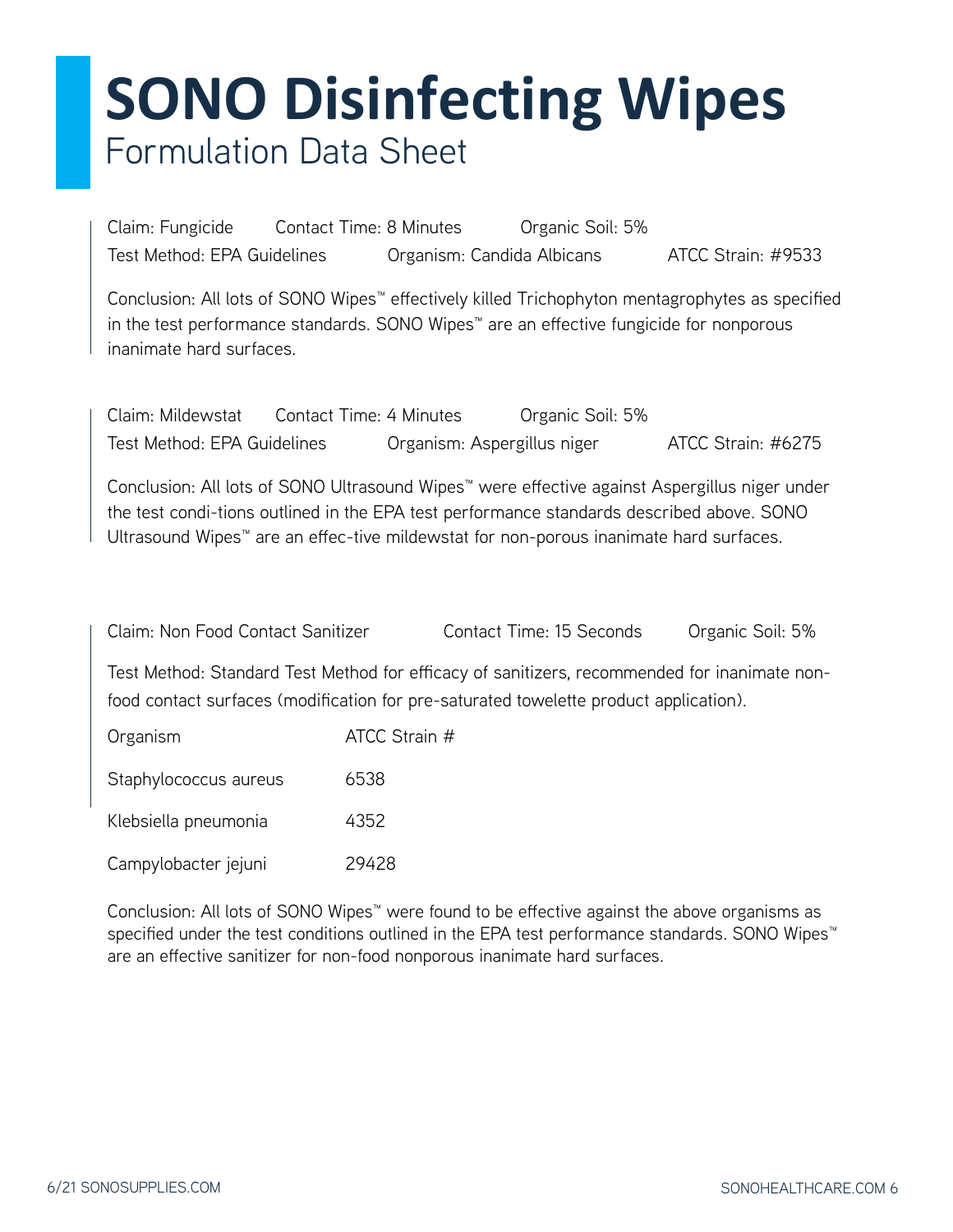| Claim: Virucide Contact Time: 4 Minutes<br>Organic Soil: 5%<br>Test Method: EPA Guidelines |                                                                                                           |  |
|--------------------------------------------------------------------------------------------|-----------------------------------------------------------------------------------------------------------|--|
| Organism                                                                                   | ATCC Strain #                                                                                             |  |
| Avian Influenza (H3N2)                                                                     | Avian Influenza (H3N2) Virus<br>ATCC VR 2072 Strain<br>A/Washington/897/80X<br>A/Mallard/New York/6750/78 |  |
| Avian Influenza (H5N1)                                                                     | Strain H5N1-<br>PR8/CDC-RG<br>CDC#2006719965                                                              |  |
| <b>Feline Calicivirus</b>                                                                  |                                                                                                           |  |
| Canine Distemper Virus                                                                     | Canine Distemper Strain<br>Ondesterpoort                                                                  |  |
| <b>Newcastle Disease Virus</b>                                                             | NDV Atcc VR-108<br>Strain B-1 Hitchner and<br><b>Blacksburg</b>                                           |  |
| Pseudorabies Virus                                                                         | <b>PRV Strain</b><br>Aujesczkies PT-1<br>Origin                                                           |  |
|                                                                                            |                                                                                                           |  |

Conclusion: All lots of SONO Wipes™ were found to be effective against the above organisms as specified under the test conditions outlined in the EPA test performance standards. SONO Wipes<sup>™</sup> are an effective sanitizer for non-food nonporous inanimate hard surfaces.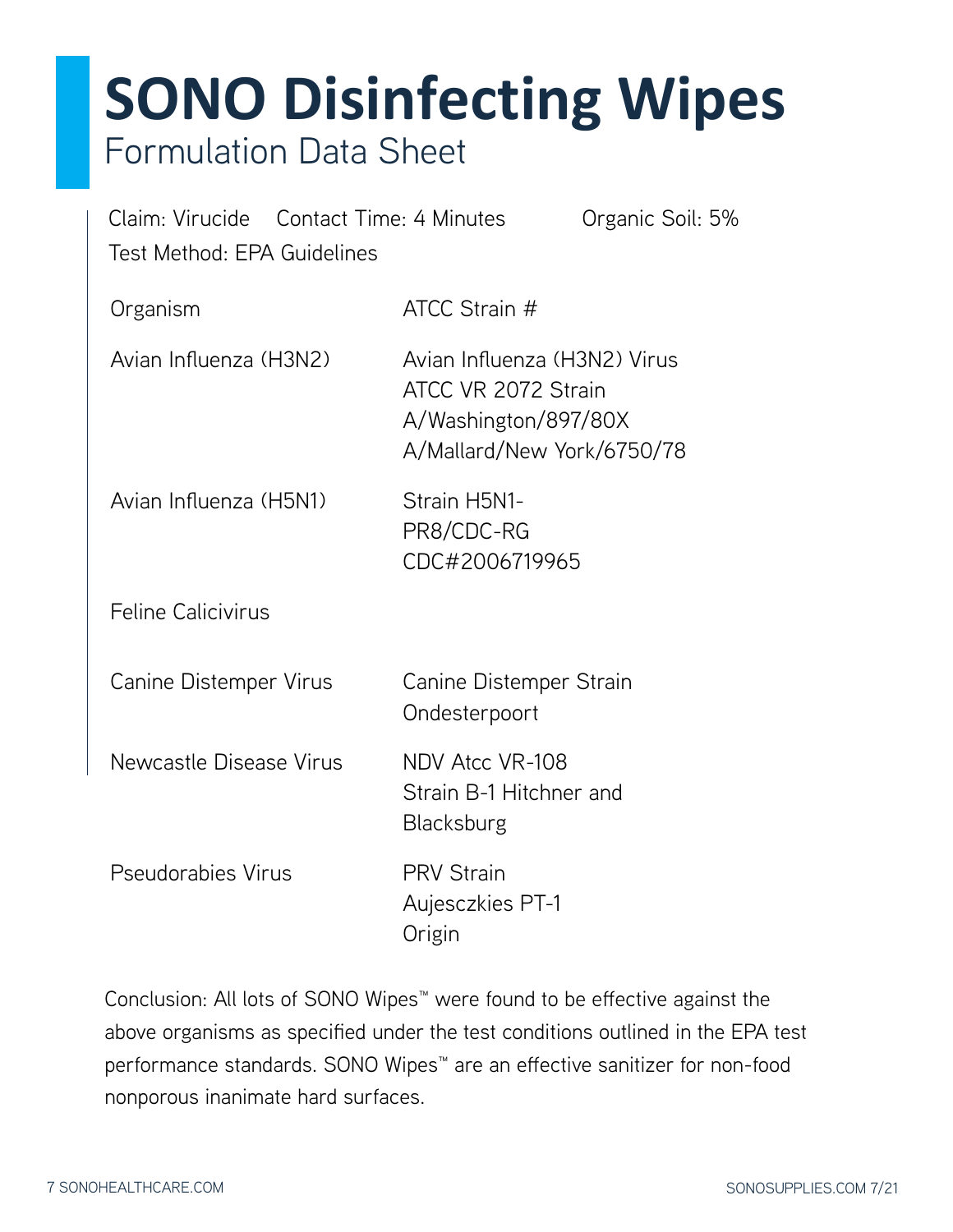Summary of Organisms -- Etiology<sup>3</sup>

| Pathogenic Microorganism | Description                                                                                                                                                                                                                         |
|--------------------------|-------------------------------------------------------------------------------------------------------------------------------------------------------------------------------------------------------------------------------------|
| Acinetobacter baumannii  | Gram negative (spherical shape) bacteria. Occurs in soil, water and sewage.<br>A nosocomial infection can cause septicemia, meningitis and urinary tract<br>infections.                                                             |
| Aspergillus niger        | Black mold, found in shower and dressing rooms. Environmental<br>contaminant may also cause aspergillosis.                                                                                                                          |
| Burkholderia cepacia     | Gram positive bacteria environmental contaminant. Associated with<br>industrial contamination.                                                                                                                                      |
| Campylobacter jejuni     | Gram negative bacteria associated with acute gastroenteritis. Spread by<br>anal/oral route of infection, resulting in diarrhea outbreaks.                                                                                           |
| Enterobacter aerogenes   | Gram negative bacteria spread by anal/oral route of infection. Associated<br>with bacteremia, respiratory, wound and urinary tract infections.                                                                                      |
| Escherichia coli         | Gram negative bacteria spread by anal/oral route of infection, resulting in<br>diarrhea outbreaks. Associated with urinary tract infections and bacteremia.                                                                         |
| Herpes Simplex Type 1&2  | Lipophilic (enveloped) DNA virus, may result in oral mucocutane-ous<br>lesions. Associated with most orofacial herpes and HSV encephalitis.                                                                                         |
| HBV (Hepatitis B Virus)  | Lipophilic (enveloped) DNA virus of the Hepadnaviridae family. Causative<br>agent of Hepatitis B (serum hepatitis).                                                                                                                 |
| HCV (Hepatitis C Virus)  | Major cause of acute hepatitis and chronic liver disease, including cirrhosis<br>and liver cancer. It is an enveloped RNA virus in the flaviviridae family.                                                                         |
| HIV-1 (AIDS Virus)       | Lipophilic RNA retrovirus. Human Immunodeficiency Virus. Known to be the<br>etiologic agent of Acquired Immunodeficiency Syndrome (AIDS).                                                                                           |
| Human Coronavirus        | Monogeneric group of RNA containing viruses that are associated with<br>respiratory infections.                                                                                                                                     |
| Influenza A/Brazil       | Lipophilic (enveloped) RNA virus. Causative agent in viral flu. Causes flu<br>epidemics in nearly 2 of every 3 years.                                                                                                               |
| Klebsiella pneumoniae    | Gram negative bacteria associated with severe pneumonia,<br>bacteremia and urinary tract infections.                                                                                                                                |
| Legionella pneumophilia  | A motile rod-shaped, gram-negative, aerobic facultative<br>intracellular bacterium that causes legionellosis (respiratory in-fections).                                                                                             |
| Pseudomonas aeruginosa   | Gram negative bacteria identified as a major cause of hospital acquired<br>(nosocomial) infections. Causes wound infections (especially burn),<br>meningitis, pneumonia and eye infections. Required for Hospital<br>Disinfectants. |